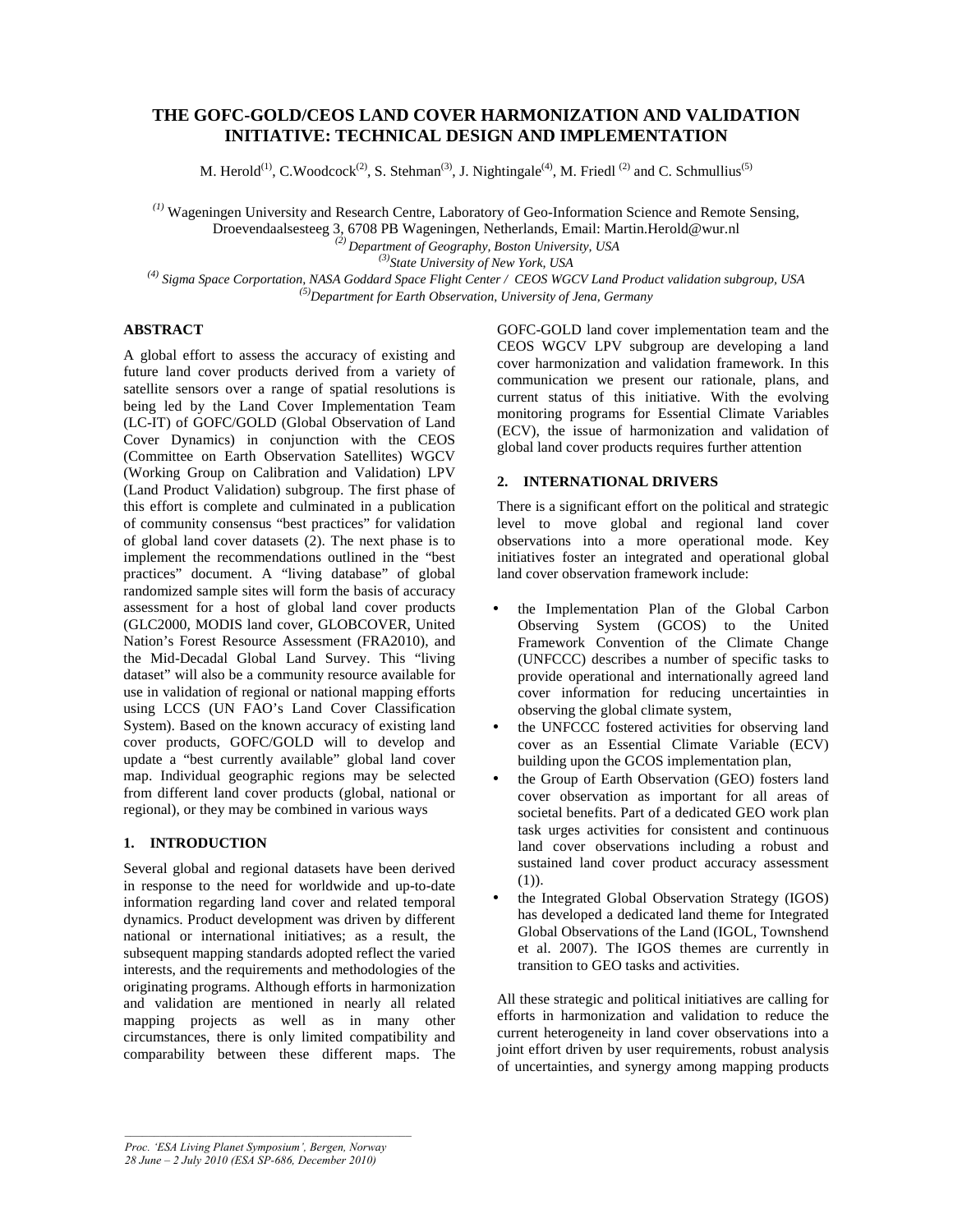based on international consensus. A thorough accuracy assessment is the foundation for any efforts to synthesize existing land cover characterizations, to service an informed user community, and to form the base for good science. International environmental protocols and agreements imply that all useful land cover products are being evaluated and possibly challenged.

## **3. INTERNATIONAL COORDINATION**

The work presented here is embedded in the joint activities of the Committee on Earth Observing Satellites (CEOS) Working Group on Calibration and Validation's Land Product Validation sub-group (CEOS WGCV) and Global Observations of Forest Cover and Land Dynamics (GOFC-GOLD). There is particular need for coordinated international activities for a number of reasons:

- to establish a continuous process of engaging with political processes to understand their requirements and provide relevant technical contributions;
- to assess and translate existing (often broad) international user needs in operational land observation and monitoring strategies;
- to evolve and implement standardized approaches to land cover characterization and land cover validation;

The joint activities between the CEOS LPV subgroup and the GOFC-GOLD land cover office have received a further push during the CEOS WGCV-29 plenary meeting, September 30 – October 3, 2008 in Avignon, France

(http://www.star.nesdis.noaa.gov/smcd/CEOS/WGCV2 9) and the 3<sup>rd</sup> GOFC-GOLD land cover symposium 13-17.October. 2008 in Jena, Germany (http://www.gofcgold.uni-jena.de/sites/Jena08.php). Such activities are technical precursors to the implementation of an operational global land cover validation system is key component of observing land cover as ECV. Such technical efforts are part of a number of near term priorities:

- Continue cooperation between GOFC-GOLD and the CEOS land Cal/Val subgroup and support of international projects,
- Utilize and make available existing global reference databases (i.e. from GLC2000 and GLOBCOVER projects),
- Define standard accuracy assessment protocols for fine-scale land cover change and area estimates, in particular relevant for UNFCCC REDD (Reducing Emissions from Deforestation and Degradation) implementation.
- Planning and fostering implementation for an operational validation component of global land cover monitoring (i.e. for Essential Climate Variables)
- Use of "application specific weighting" for accuracy reporting to link land cover observations with areas of societal benefits,
- Continued communication and dedicated contributions with political and policy level including the UNFCCC and Group on Earth Observations (GEO work plan tasks) to ensure that efforts are salient (relevant and useful), legitimate (fair, transparent, involve international consensus and local experts), and credible (technically robust, consistent and continuous)

The CEOS WGCV LPV subgroup had initially defined a three tier validation hierarchy. However, in response to the evolving ECV monitoring activities, CEOS LPV incorporated a stage 4 validation component that defines an operational component to ensure that time-series land products are systematically validated:

| <b>Stage</b> | Product accuracy is assessed from a small                |
|--------------|----------------------------------------------------------|
| 1            | (typically $<$ 30) set of locations and time             |
|              | periods by comparison with reference in situ             |
|              | and / or higher resolution airborne or satellite         |
|              | data. Spatial and temporal consistency of the            |
|              | product and consistency with similar products            |
|              | has been evaluated over selected locations and           |
|              | time periods.                                            |
|              |                                                          |
| <b>Stage</b> | Product accuracy is estimated over a significant         |
| 2            | set of locations and time periods by comparison          |
|              | with reference in situ and / or higher resolution        |
|              | airborne or satellite data.                              |
|              | Spatial and temporal consistency of the product          |
|              | and consistency with similar products has been           |
|              | evaluated over globally representative locations         |
|              | and time periods.                                        |
|              | Results are published in the peer-reviewed               |
|              | literature.                                              |
| <b>Stage</b> | Uncertainties in the product and its associated          |
| 3            | structure are well-quantified from comparison            |
|              | with reference in situ and higher resolution             |
|              | airborne and satellite data. Uncertainties are           |
|              | characterized in a statistically robust way over         |
|              | multiple<br>locations<br>and<br>time<br>periods          |
|              | representing global conditions.                          |
|              | Spatial and temporal consistency of the product          |
|              | and consistency with similar products has been           |
|              | evaluated over globally representative locations         |
|              | and periods.                                             |
|              |                                                          |
|              | Results are published in the peer-reviewed               |
|              | literature.                                              |
| <b>Stage</b> | for<br>results<br><b>Validation</b><br>stage<br>3<br>are |
| 4            | systematically and operationally updated by              |
|              | actors<br>for<br>independent<br>comparative              |
|              | assessment of existing products, when new                |
|              | products are released and as the time-series             |
|              | expands.                                                 |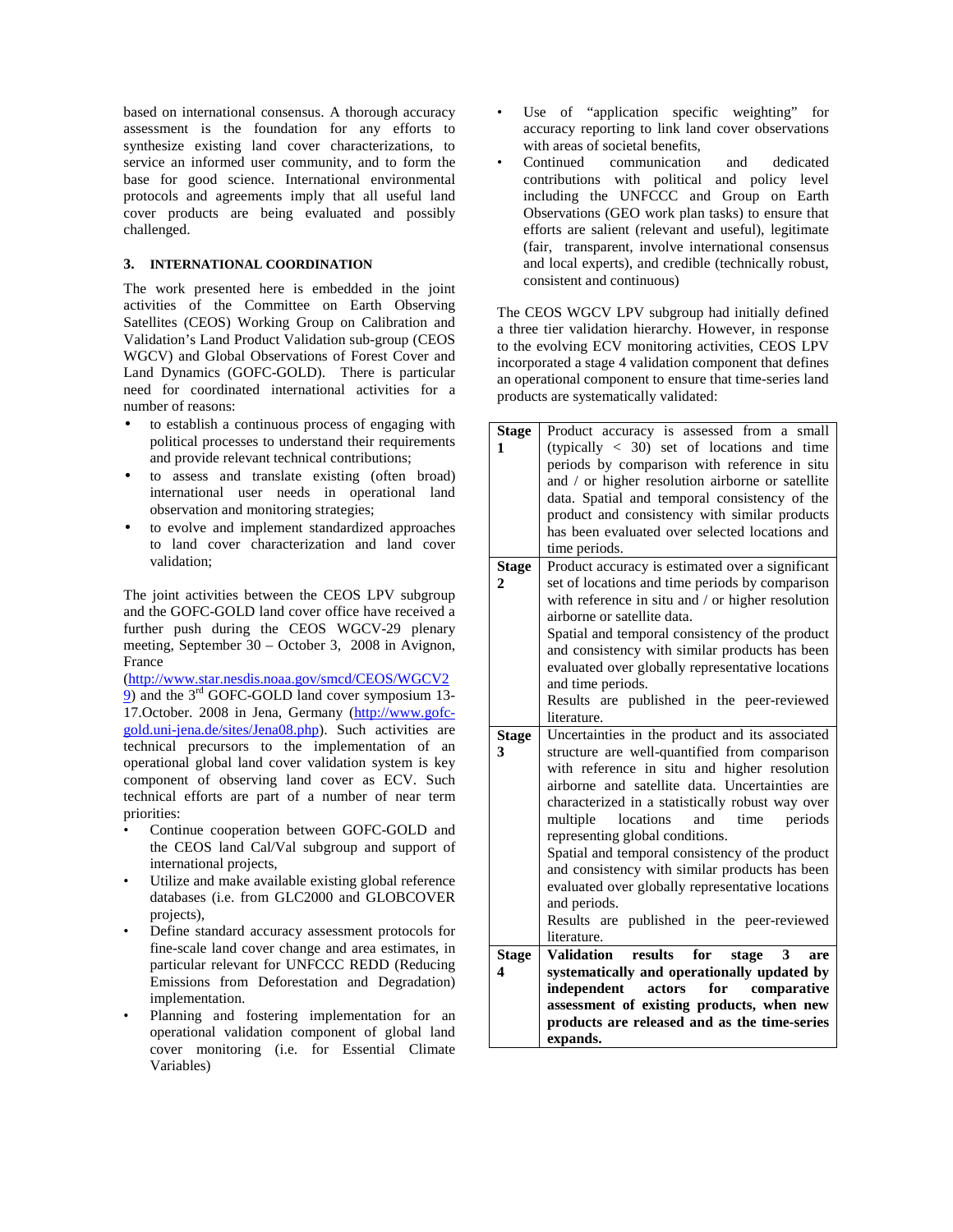While all previous global land cover validation efforts have focused on achieving Stage 3 validation, the aim for the future efforts should be to move towards a Stage 4, temporal validation.

### **4. OVERVIEW OF ACTIVITIES**

#### **Standard techniques and guidelines**

The first step to ensure robust global land cover accuracy assessments is the development of standard methods. Current efforts are building upon a set of existing core accuracy assessment analysis methods that should be routinely adopted as a baseline for reporting map accuracy. These include employing probability sampling and consistent estimators within the designbased inference framework to generate estimates of the overall accuracy of the map as well as per-class accuracies and the variances of these estimates. Confusion matrices, user's and producer's accuracies should be published with the accuracy assessment, and the data used to derive these estimates should be archived and made accessible to the user and science community. The international effort to define consensus "best available" methods for global land cover accuracy assessment has been completed and published (2). In addition, international progress toward acceptance of the Land Cover Classification System (LCCS, 3) as the standard for defining legends for land cover maps points to a time when direct comparison of alternative land cover products will be possible. All global legends have been translated to LCCS (4).

In the next phase, the existing best practices document will focus on the area of standard accuracy assessment for fine-scale land cover change and area estimates, in particular relevant for REDD implementation (5).

#### **Utilizing existing reference datasets**

To date, there has been no systematic study that has used a true comparative accuracy assessment based on a suitable global reference database. This shortcoming is being addressed by the group activities through making best use of existing reference databases. The work currently involves the Global Land Cover 2000 (GLC2000) global database of reference sites (6) and the GLOBCOVER validation database (7). Both databases have been developed using a flexible land cover characterization based on classifiers of the UN Land Cover Classification System (3). Utilizing this reference database and a number of existing global 1 km datasets, the objectives of the paper is to:

- Process and analyze the reference database to a format useable for a global accuracy assessment,
- Apply a generalized global land cover legend of eleven classes based on LCCS,
- Perform a global comparative validation of five 1 km global land cover maps using standard accuracy analysis methods,
- Utilize the results and experiences from the comparative validation to specify requirements for an operational global land cover accuracy assessment framework for future efforts.

### **Designing an operational validation**

Based on standard methods developed by the international community for global land cover accuracy assessment, the scheme in Figure 1 emphasizes several dimensions of such an initiative that are crucial for its success  $(2)$ :

- The integration of in situ/local, regional, and global land cover observations,
- The combination of harmonization and validation activities towards interoperability, product synergy, and improved usability of land cover products,
- The importance of design-based sampling for selecting a statistically rigorous set of reference sites, their LCCS-based interpretation through regional networks, and the maintenance of this database as "living database" through regular updates and re-interpretations,
- The temporal dimension including an establishment phase and an operational phase,
- The different levels of land cover validation including primary validation, comparative validation (for both global and regional products), and updated validations including the assessment of change and incorporation of any new mapping products.

The accuracy analysis activities will focus on several validation levels (Figure 1):

- **Primary validation:** A statistically robust validation has already been completed for individual global land cover datasets (IGBP DISCover, GLC2000 etc.). This initiative will provide a consistent primary validation for all existing global land cover products.
- **Comparative validation:** The second step is a comparative validation of existing datasets through the comparison of appropriate accuracy measurements. The comparative assessment is essential for contrasting and comparing different datasets and the development of an interoperability strategy. The basic goal is to identify strengths and weaknesses of individual datasets relative to other land cover products. A comparative validation might also include regional land cover datasets.
- **Updated validation:** Given a regular update of the reference database, an operational and continued assessment of the accuracy and validity of datasets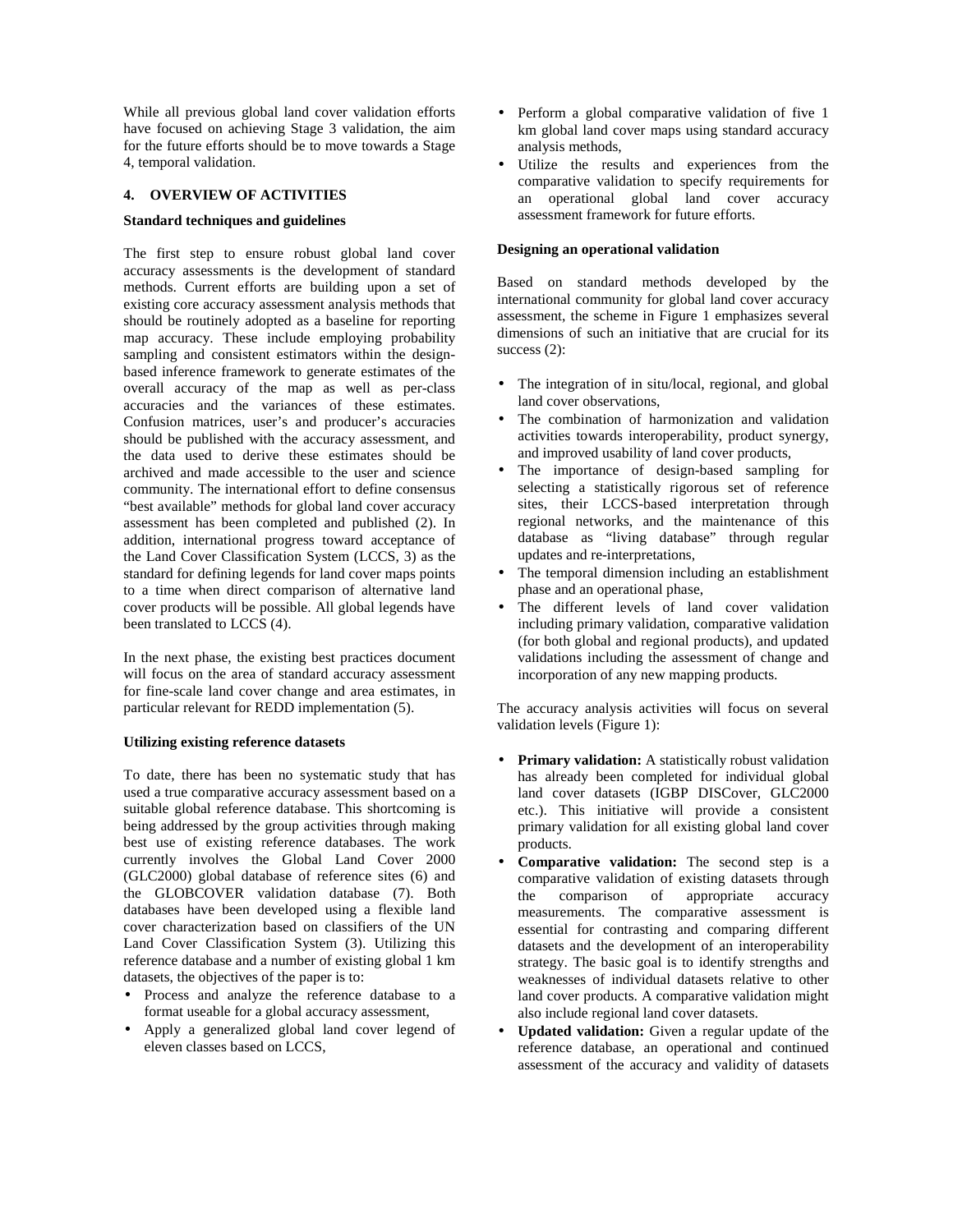can be established even after many years of their production.

• **Validation of new datasets:** The reference dataset is designed to provide accuracy assessments for any new global land cover product independent of the spatial resolution. An essential requirement, however, is that the legend development be based on LCCS to allow rigorous comparison between the new land cover product, the ground reference data, and any previous land cover map.

Initial expectations are that the following existing and planned global land cover products will be validated: GLC2000, MODIS Land Cover, GLOBCOVER, and supporting the FAO FRA 2010 remote sensing survey. Additionally, the test site database, or "living database", described below will also be useful for evaluating land cover products derived from the MDGLS dataset. The primary objective of the accuracy assessments will be the estimation of the traditional per-pixel overall and per class accuracy and the associated stand errors. These results will be provided at global as well as continental or regional scales. The primary steps of map accuracy assessment are sample design, response design and analysis, and the discussion below is organized according. A secondary set of accuracy estimates will relate to the accuracy of area estimates at various block sizes, as well as accuracy of landscape pattern.

#### **Sample Design**

The sample design will be based on a probability sample to ensure rigorous statistical inference is supported (9). The plan is to use 5kmx5km blocks as sample sites. The use of blocks as sampling units enriches the information in the sample by yielding many (depending on the spatial resolution of the land cover map) observations (i.e. pixels or polygons) at each sample site as well as the block level aggregate data. It also provides flexibility for use with land cover maps at different spatial resolutions. Given that high resolution imagery will need to be acquired and interpreted for each sampling unit, the use of blocks helps minimize the number of images required.

An independent data source will serve as the basis of the stratification. Stratification provides many benefits, including the ability to increase sample sizes within individual strata in an attempt to ensure that map classes with small areas are adequately represented in the sample, and to distribute the sample regionally to enhance the geographic representation of the accuracy estimates. The stratification chosen must be flexible enough to allow for augmentation of the sample size in a particular region (or country, for example) in support of improved precision of accuracy estimates for that area.

#### **Response design**

The reference data for the sample sites will be, ideally, based on interpretation of very high resolution imagery by regional experts. We expect to use SPOT 5 imagery (pan sharpened to 2.5m). The interpretation of the imagery will be done manually on standardized image products. The precise nature of the image products remains to be determined, and may include some degree of processing of the data that will reduce the effort level required from the local experts. For example, we may use automated image segmentation methods to define polygons, and the interpreter's task will be limited to labeling each polygon (following approaches developed at JRC as part of the TREES project). The intent is to use a minimum mapping unit of 1 hectare. At this scale, comparison with pixel sizes on the order of 300-500m (GLOBCOVER and MODIS) will be possible following aggregation of the ground truth data. It will also support assessment of Landsat (or similar)-based analyses with similar or larger minimum mapping units. The labeling of the polygons in the very high resolution imagery will follow the hierarchical conventions of LCCS, with the expectation that the local interpreters will be able to provide higher levels of thematic detail than is typically included in the legends of global land cover maps.

### **Analysis**

Any map of interest would be subjected to a common analysis protocol that includes at least the methods identified in the joint GOFC/GOLD and CEOS Cal/Val document on "best practices" for accuracy assessment. The analysis will include an assessment of per pixel accuracy following the common practice of producing an error matrix and accompanying measures such as overall accuracy, and class-specific measures of user's and producer's accuracies. Accuracy estimates will be based on stratified random sampling formulas (8) to account for the sampling design implemented, and standard error formulas based on cluster sampling will account for the within-block correlation of the observations. Accuracy estimates can be provided for any subregion of interest, for example, by continent, country, or biome.

### **5. IMPLEMENTATION ISSUES**

The implementation of validation activities for ECV monitoring requires the consideration of key issues:

- Users need to understand what datasets they should use for specific purposes and why, thus the validation has to have a user-driven component,
- Land cover validation is a continuous process and needs to be consistent for historical (i.e. AVHRR derived datasets) and future periods,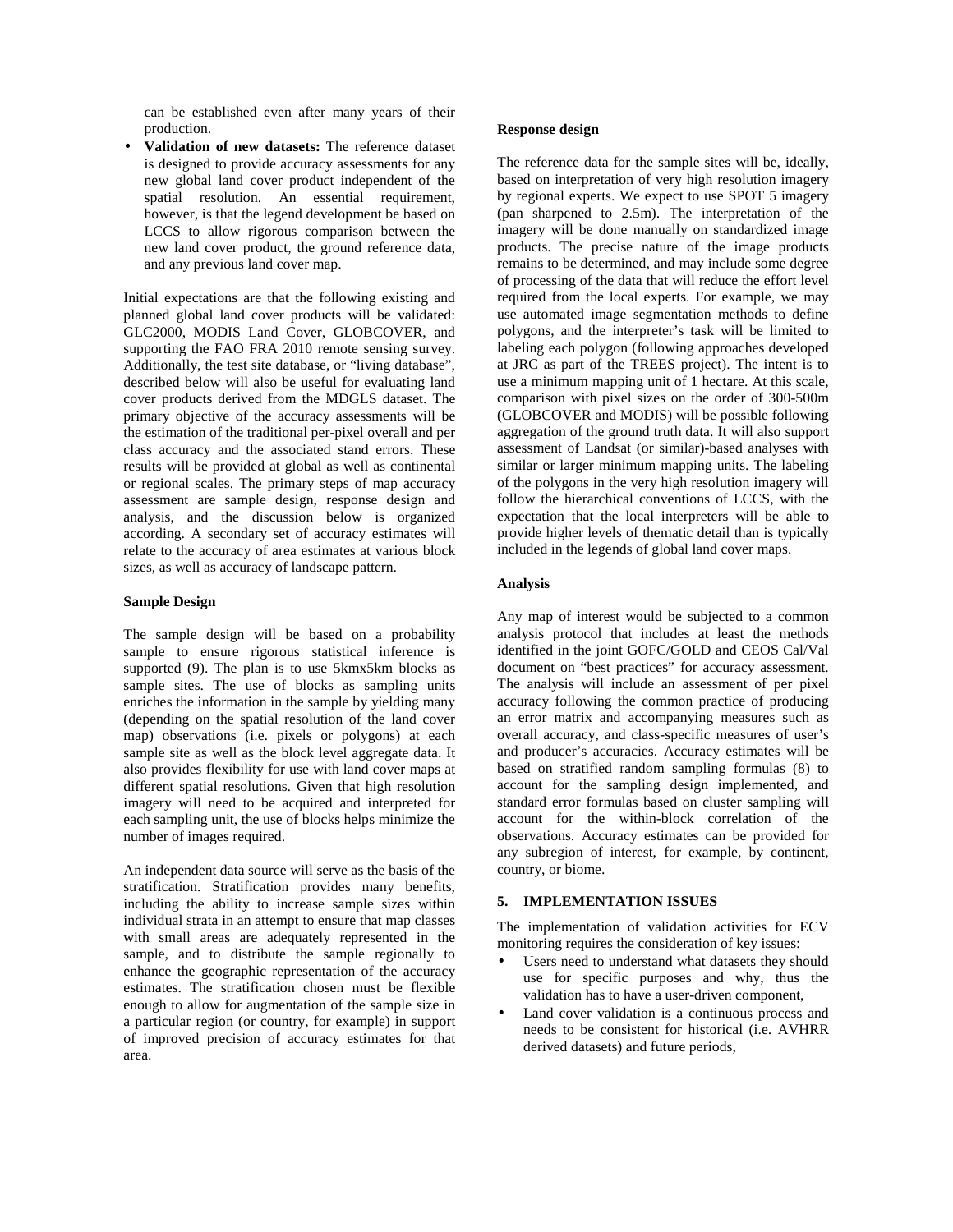

**Figure 1: Schematic implementation framework for an operational global land cover harmonization and validation framework.**

- Such efforts require additional resources for the interpretation of multi-temporal high-resolution datasets for reference (i.e., SPOT, KOMPSAT, RAPIDEYE) including costs for data, processing, and interpretation, sampling design, and comparative accuracy reporting for a quantitative assessment of multiple datasets at different times,
- Developing and maintaining a flexible and transparent land cover reference database of core sites provides the foundation of a long-term validation system.

The thematic validation of the global land cover products and particularly for evolving ECV monitoring products is required to be of an independent nature, follow international standards, and use existing reference datasets and related experiences as much as practical. However, the independent accuracy assessment for monitoring land cover as ECV poses additional requirements and challenges. The validation exercise needs to explore the options to perform validations for multiple dates in time. For historical periods the availability of reference data sets (i.e. for the 1990's) is rather limited. For the future there is need to develop the foundations and start implementing an operational monitoring system that ensures that progressing annual global land cover datasets can assessed consecutively. For the validation of land cover change, different protocols and approaches will need to be used. In addition, there are a number of technical challanges that have been discovered through the experiences of previous validation exercises from GLC2000, GLOBCOVER and MODIS and regional and national studies:

- Integration of different reference datasets for global land cover validation will be an issue. Many datasets exist for different times and utilize diverse standards. A critical assessment will be needed to ensure the validation results are comparable given the requirements for any product.
- High-resolution (spatial and temporal) satellite observations provide a suitable reference source. A compromise has to be made when balancing the cost for reference data and interpretations and the need to develop and implement an operational and efficient validation framework.
- Reference data sets are not free of errors and such quality is to be considered. In particular the issue of inconsistency between expert interpreters of the reference data has to be addressed.
- For the case of the operational global land cover validation, the issue of area frame sampling versus point sampling is important to consider and further community input on decision for implementation is required.
- Error traceability and error propagation along the processing chain for the different thematic products for various users will be more important than for previous exercises.

Although these critical validation issues are known they are most efficiently addressed in a step-wise approach in a process to build a consistent, long-term validation system for observing land cover as ECV.

## **6. TOWARDS A "BEST" GLOBAL MAP**

The 'intercomparison' between products to evaluate their relative consistency and accuracy is very important